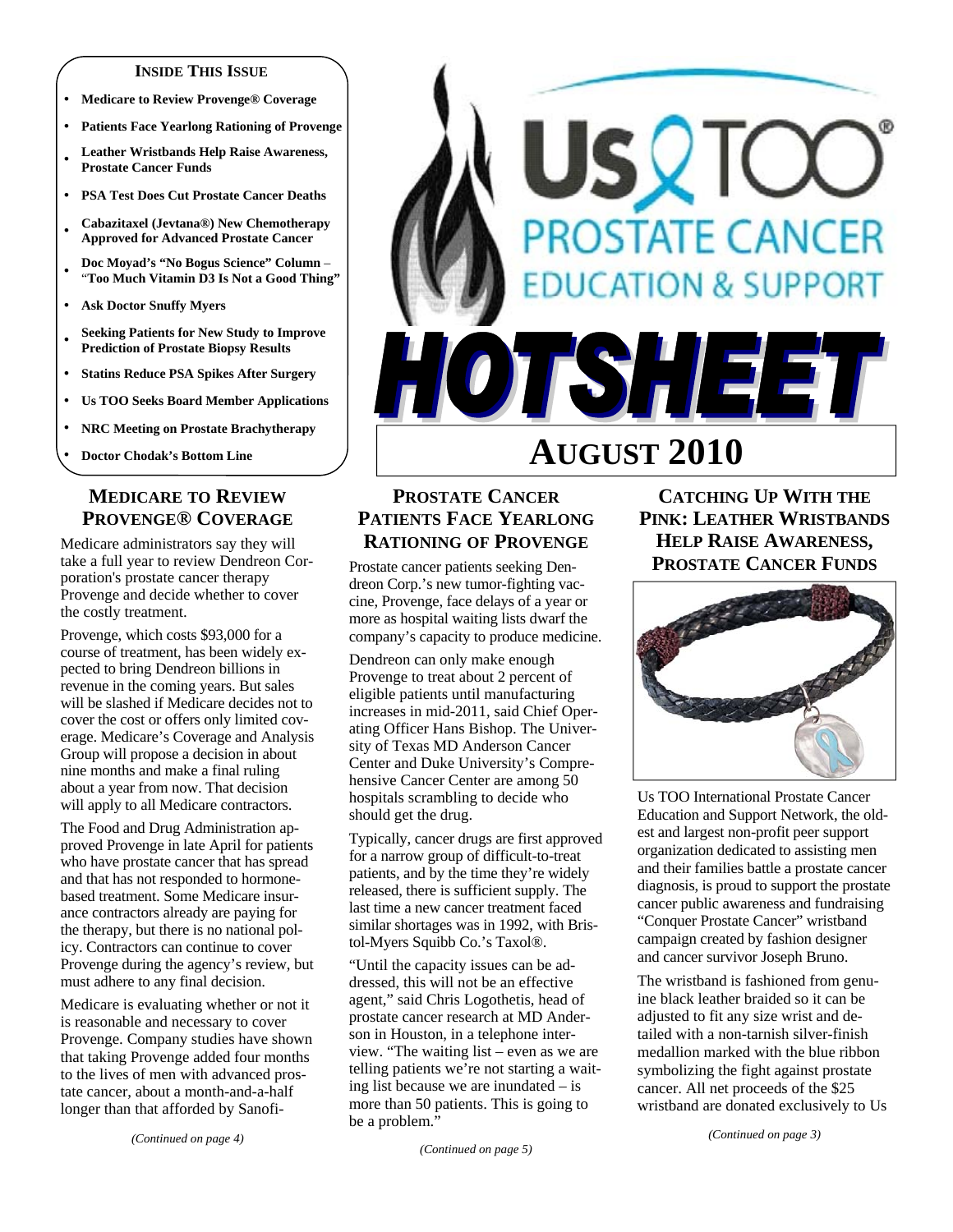THIS ISSUE OF THE US TOO PROSTATE CANCER HOTSHEET IS MADE POSSIBLE BY CHARITABLE CONTRIBUTIONS FROM





# *AND PEOPLE LIKE YOU!*

ITEMS CONTAINED IN US TOO PUBLICATIONS ARE OBTAINED FROM VARIOUS NEWS SOURCES AND ED-ITED FOR INCLUSION. WHERE AVAILABLE, A POINT-OF-CONTACT IS PROVIDED.

REFERENCES TO PERSONS, COMPANIES, PRODUCTS OR SERVICES ARE PROVIDED FOR INFORMATION ONLY AND ARE NOT ENDORSEMENTS. READERS SHOULD CONDUCT THEIR OWN RESEARCH INTO ANY PERSON, COMPANY, PRODUCT OR SERVICE, AND CONSULT WITH THEIR LOVED ONES AND PERSONAL PHYSICIAN BEFORE DECIDING ON ANY COURSE OF ACTION.

THE INFORMATION AND OPINIONS EXPRESSED IN THIS PUBLICATION ARE NOT RECOMMENDATIONS FOR ANY MEDICAL TREATMENT, PRODUCT SERVICE OR COURSE OF ACTION BY US TOO INTERNATIONAL, INC., ITS OFFICERS AND DIRECTORS, OR THE EDITORS OF THIS PUBLICATION. FOR MEDICAL, LEGAL OR OTHER AD-VICE, PLEASE CONSULT PROFESSIONAL(S) OF YOUR CHOICE.

*HOTSHEET* EDITORIAL TEAM:

JONATHAN MCDERMED, PHARMD PAMELA BARRETT THOMAS N. KIRK

#### US TOO INTERNATIONAL STAFF:

THOMAS N. KIRK, PRESIDENT AND CEO PAMELA BARRETT, DEVELOPMENT DIRECTOR TERRI GIBBONS, CHAPTER SERVICES PROGRAM MANAGER, **NEW PHONE #: 1-877-978-7866**

JAQUELINE KONIECZKA, OFFICE MANAGER RYAN MAGUIRE, COMMUNICATIONS **COORDINATOR** 

#### US TOO BOARD OF DIRECTORS:

*EXECUTIVE COMMITTEE/OFFICERS* FRED MILLS, CHAIRMAN KAY LOWMASTER, MSW, LCSW, VICE-CHAIR CARL FRANKEL, ESQ., SECRETARY DAVID P. HOUCHENS, PHD, TREASURER RIDGE TAYLOR, ASSISTANT TREASURER/SECRETARY

*DIRECTORS:*  GREG BIELAWSKI JERRY HARDY JEAN JEFFRIES DAVID M. LUBAROFF, PHD RICK LYKE, APR THOMAS N. KIRK, PRESIDENT AND CEO

US TOO INTERNATIONAL, INC. IS INCORPORATED IN THE STATE OF ILLINOIS AND RECOGNIZED AS A 501(C)(3) NOT-FOR-PROFIT CHARITABLE CORPORATION

#### **DONATIONS / GIFTS TO US TOO ARE TAX DEDUCTIBLE**

5003 FAIRVIEW AVE. DOWNER'S GROVE, IL 60515 PHONE: (630) 795-1002 / FAX: (630) 795-1602

**WEBSITE: WWW.USTOO.ORG** COPYRIGHT 2010, US TOO INTERNATIONAL, INC.

## **PSA TEST DOES CUT PROSTATE CANCER DEATHS**

Adding to the ongoing debate on the usefulness of the PSA blood test for prostate cancer, new research from Sweden finds that screening cuts lives lost to the disease by almost half. The argument over whether PSA screening saves men's lives or merely leads to overdiagnosis of very slow-growing cancers (with attendant worry and overtreatment) has bedeviled the medical world for years.

According to recently revised guidelines from the American Cancer Society, men at average risk for prostate cancer should discuss the PSA test with their doctor, starting at age 50. For men at high risk for disease – blacks and men who have a father, brother or son found to have prostate cancer at an early age (before 65) – that discussion should start at age 45. "Because prostate cancer grows slowly, those men without symptoms of prostate cancer who do not have a 10-year life expectancy should not be offered testing since they are not likely to benefit," the society notes on its Web site.

Ambivalence over the test hasn't been confined to the US. "In Europe, we have been reluctant to recommend that all men get PSA testing as we have felt that there has been a lack of knowledge," agreed lead researcher Dr. Jonas Hugosson, a professor of urology at the University of Gotebörg. However, he believes that with the results of the new 14-year study, "it feels ethically difficult not at least to inform all men over the age of 50 about PSA and its possibilities. Personally, I would recommend my friends check their PSA," Hugosson added.

The report is published in the June 30 online edition of *The Lancet Oncology*.

For the still-ongoing study, Hugosson randomly assigned some 20,000 men to either PSA screening once every two years or no screening. The men were between 50 and 65 at the start of the study. Men whose PSA levels were above normal were offered more tests, such as a digital rectal exam and prostate biopsies. Over 14 years of followup, deaths from prostate cancer dropped by 44 percent among the screened men, compared with unscreened men, the researchers found. Overall, 44 of the men who had PSA testing died from prostate cancer, compared to 78 men who had not been screened.

Among screened men, 11.4 percent were diagnosed with prostate cancer, compared with 7.2 percent of unscreened men. Of the men in the screened group diagnosed with prostate cancer, nearly 79 percent were diagnosed because they took part in the study, the researchers noted. In addition, men in the screened group were more likely to have their cancer diagnosed while it was in an early stage. In the screened group, 46 men were diagnosed with advanced cancer, compared with 87 men in the unscreened group, Hugosson's team found.

"Our study has a longer follow-up than previous studies, but shows that in those men invited [to the study], the risk of dying is only half of that in the control group. In men younger than 60 at study entry, the effect was even more pronounced – only one-quarter of expected deaths occurred," Hugosson said. Moreover, the risk of over-diagnosis was less than previously thought, with just 12 men needed to be diagnosed to save one life. However, since PSA screening benefit require at least 10 years to be borne out, it still seems questionable to test PSA for men over 70, the researchers noted.

Dr. David E. Neal, a professor of surgical oncology at the University of Cambridge in the UK and author of an accompanying editorial, believes that, "PSA testing detects prostate cancer early in its natural history when it causes no symptoms. By doing so, it can save the lives of some men who would otherwise have died of the disease." Still, the PSA test remains "a blunt instrument," when it comes to determining the aggressiveness of a particular tumor, Neal said. "We need better tests that identify more accurately those men destined to develop problems in the future from this disease," he said.

According to Dr. Nelson Neal Stone, a professor of urology and radiation oncology at the Mount Sinai School of Medicine in New York, screening detects a lot of early cancers, which do not need to be treated. "Younger men benefit most from screening, because they have the greatest risk of dying," Stone said. "This study clearly supports PSA screening to prevent prostate cancer deaths."

*Health Day News, 30 June 2010*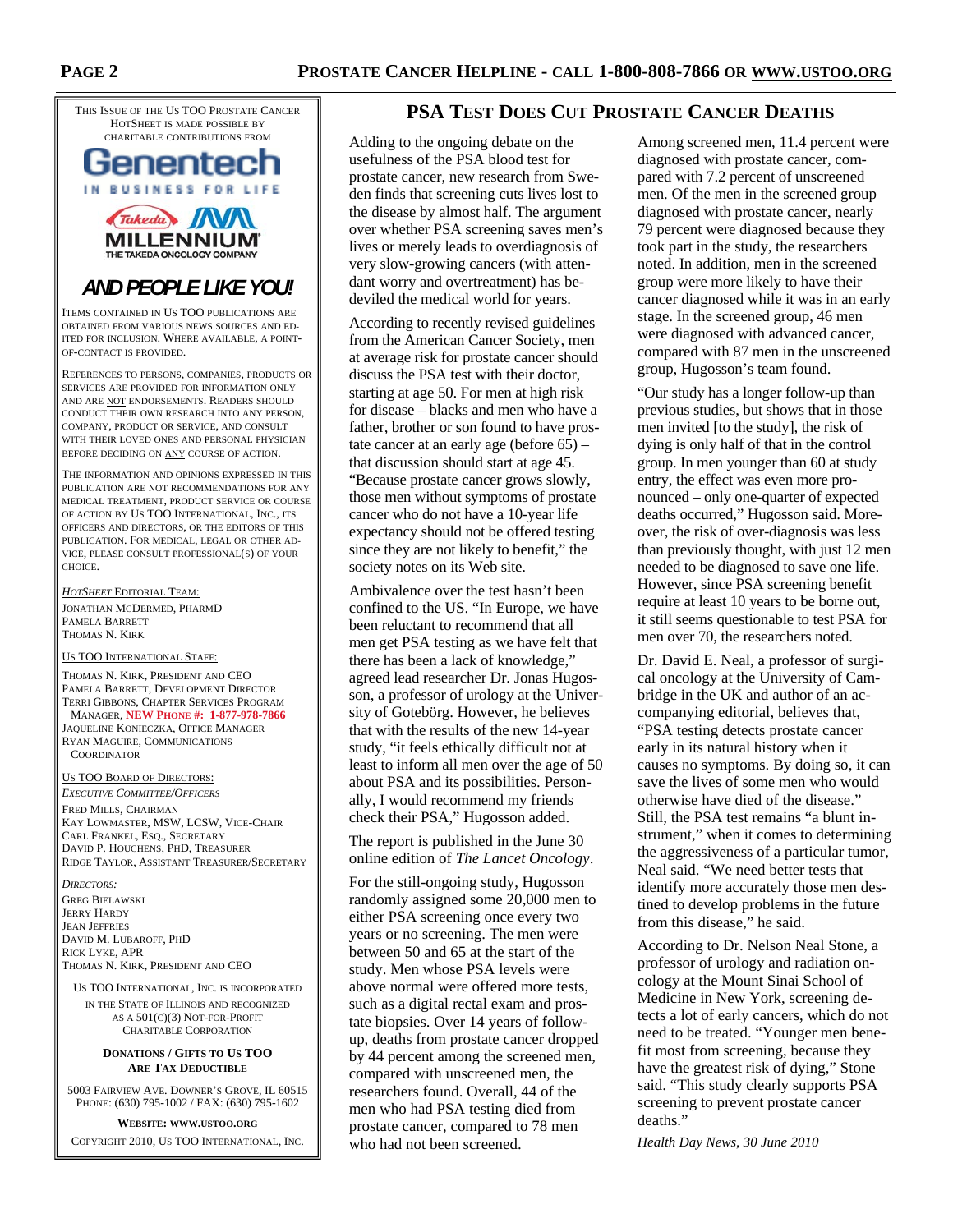## **LEATHER WRISTBANDS HELP RAISE AWARENESS, FUNDS**

*(Continued from page 1)* 

TOO International. To learn more, visit <www.prostatecancerwristband.com> or call 1-800-808-7866.

"For the most part, men don't want to think about prostate cancer, talk about it or go to a doctor. This 'head in the sand' mentality is certainly not macho and may be deadly," says Bruno. Hopefully, this wristband will help jumpstart a conversation for those guys who haven't been as mindful about their health as they should be," according to Bruno who designed the wristband to be worn by women as well as men.

Women are generally more proactive about heath issues. I envision the band being worn by family and friends whose lives are touched by survivors or in memory of those who didn't. So we wanted to include them in this awareness campaign," adds Bruno. "Most everyone's life has been touched by someone with prostate cancer. They can help create awareness and support a worthy organization by wearing the wristband for their husband, dad, brother, grandfather, uncle, partner, or friend who have the disease."

According to Thomas N. Kirk, Us TOO president and CEO, "Grassroots awareness and peer-to-peer support and education are major efforts of our organization. We're committed to educating and

empowering men to take better care of their health.

Our non-profit organization was founded 20 years ago by five men who experienced a need for helpful information and support so they could make informed decisions about how to address their prostate cancer," says Kirk.

## Leading Life-Threatening Disease for Men

Although prostate cancer is projected to kill more than 32,000 men in the United States this year, it is not always recognized as a serious health issue. According to estimates based on new National Cancer Institute data, more than 217,000 new prostate cancer cases will be diagnosed this year – exceeding the number of new breast cancer cases predicted.

The new NCI numbers represent a 17 percent jump in deaths and a more than 13 percent rise in diagnosed cases this year as compared to 2009, which marks the greatest percentage increase since the mid-1990s.

Despite these unsettling statistics, if detected early, prostate cancer is often treatable. But because the disease is generally asymptomatic until late in its course, too many men remain unaware of the risk and unaware of the resources Us TOO provides to those diagnosed, *(Continued on page 8)* 

# From Passion To Action: Us TOO at 20

The UsTOO International Summit, Symposium & Celebration for Men and their Families Battling Prostate Cancer AUGUST 20 - 21, 2010 · CHICAGO, ILLINOIS

The educational symposium includes nine sessions over two days, with presentations by:

- Damon Arnold, MD, Director, Illinois Department of Public Health Jonathan McDermed, PharmD,
- Us TOO *HotSheet* co-editor and Director, Scientific & Clinical Affairs, Iris Diagnostics
- Mark Moyad, MD
- Charles "Snuffy" Myers, MD
- Michael J. Dattoli, MD
- Captain E. Mellissa Kaime, MD, Director of the Congressionally Directed Medical Research Programs
- Paul Schellhammer, MD
- John Mulhall, MD
- David and Kathie Houchens, a survivor and his wife



1-800-808-7866

Space is Limited **REGISTER TODAY!** 

Early Bird Discounts

# **CABAZITAXEL NEW CHEMO APPROVED FOR ADVANCED PROSTATE CANCER**

Cabazitaxel (Jevtana®, Sanofi-Aventis) has been approved in the US for secondline use in advanced hormone-refractory prostate cancer in men who have already been treated with docetaxel.

Cabazitaxel is the first chemotherapy to have shown a survival benefit in this setting since docetaxel. It was described as "clearly a major advance in secondary chemotherapy for advanced prostate cancer" by Nicholas J. Vogelzang, MD, from US Oncology in Woodlands, Texas, at the recent American Society of Clinical Oncology 2010 Annual Meeting, as reported by Medscape Oncology.

The drug was approved ahead of schedule by the FDA after reviewed under the agency's priority review program, an expedited 6-month review for drugs that offer an advance in treatment or provide a treatment where none exists. Under this program, a decision was expected before 30 September 2010; in fact, it was made in 11 weeks.

"Patients have few therapeutic options in this disease setting," said Richard Pazdur, MD, director of the Office of Oncology Drug Products at the FDA.

"This is truly a significant announcement for the prostate cancer community, addressing an unmet medical need," noted lead investigator Oliver Sartor, MD, Plitz Professor of Cancer Research at Tulane Medical School in New Orleans, Louisiana, in a statement. Dr Sartor was the lead investigator in the drug's pivotal trial, known as TROPIC.

## Survival Benefit in TROPIC Trial

The approval was based on data from the single company-sponsored phase 3 TROPIC clinical trial, conducted in 755 patients. All patients had advanced hormone-refractory prostate cancer and all had previously been treated with docetaxel. They were randomized to receive either cabazitaxel or mitoxantrone, both in combination with prednisone.

The median overall survival was 15.1 months with cabazitaxel and 12.7 months with mitoxantrone (hazard ratio, 0.72; 95% confidence interval, 0.61 -  $0.84; P < .0001$ ).

*(Continued on page 8)*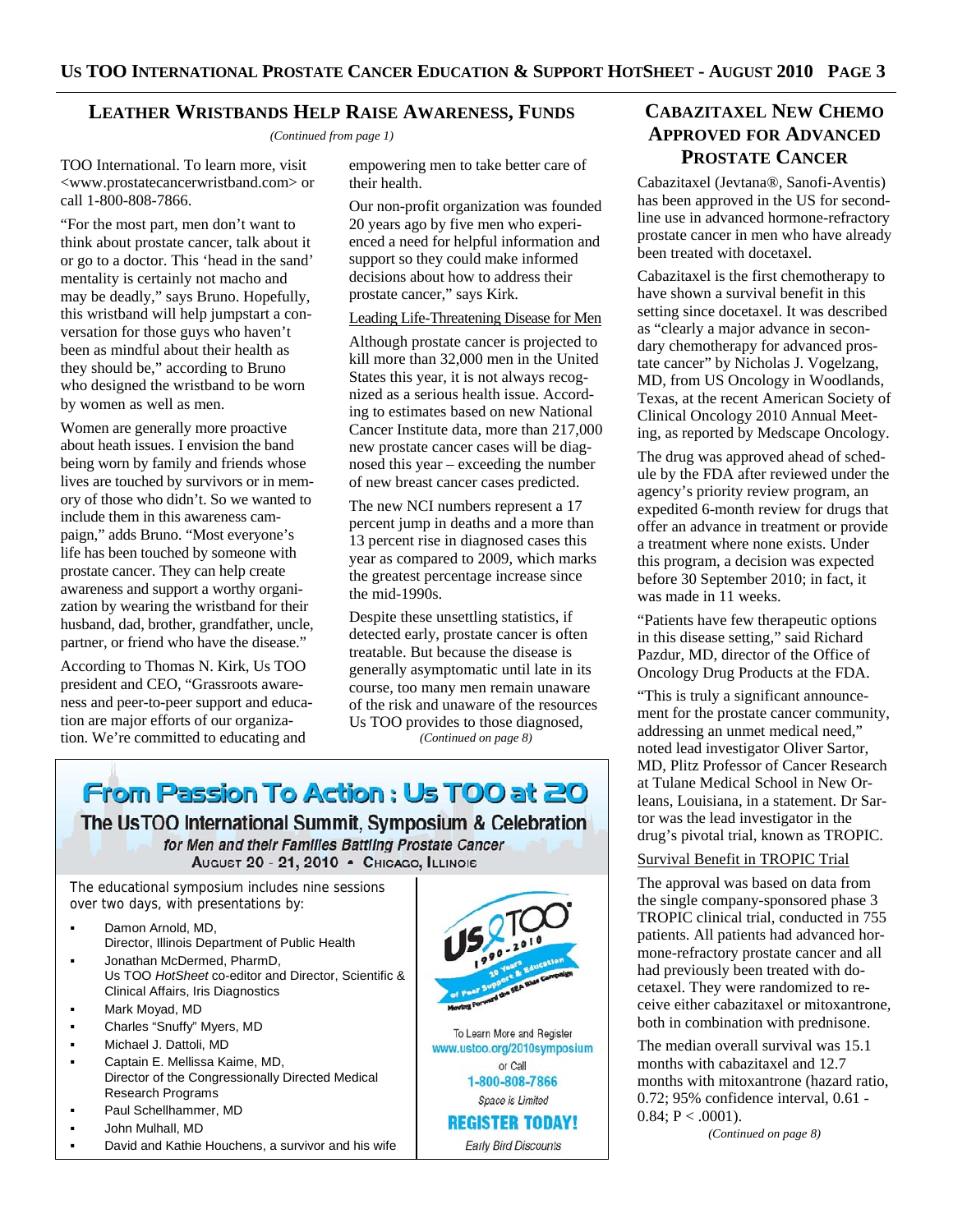# **DOC MOYAD'S WHAT WORKS & WHAT IS WORTHLESS COLUMN, ALSO KNOWN AS "NO BOGUS SCIENCE" COLUMN**

**"Why I would NOT get excited about vitamin D supplements in large doses! And, for all you "vitamin D cures all research ignoring advocates" please refrain from throwing lycopene filled tomatoes at my head!"** 

> Mark A. Moyad, MD, MPH, University of Michigan Medical Center, Department of Urology

*Editors' note*: In the spirit of information sharing, we have invited certain physicians and others to provide comments and opinions for Us TOO's *HotSheet.* It is our desire to enrich the content of the *HotSheet* to empower the reader. This piece contains the opinions and thoughts of its author and is not necessarily those of Us TOO International.

#### **Bottom Line: There is now a new randomized trial to demonstrate that when you take large and ridiculous doses of vitamin D supplements they can potentially increase your risk of falls and bone fractures.**

Do you have any idea how many letters I get from vitamin D advocates that basically say that I am an idiot! Of course I know I am an idiot (tell me something my friends don't tell me), but my track record in the area of diet and dietary supplement predictions either makes me a lucky idiot or a smart idiot!

Regardless, after decades of working in the supplement business full-time you need to be aware of the "jump on the bandwagon" pattern of behavior I have witnessed! "Shark cartilage cures cancer!" actually did nothing. "Beta-carotene supplements cure cancer!" They actually increased the risk of cancer in smokers. "Selenium and vitamin E cure cancer!" Actually, high-doses of vitamin E increased the risk of internal bleeding and probably increases your risk of prostate cancer, and selenium did nothing but probably increases the risk of type 2 diabetes and skin cancer recurrence! "Exotic juice antioxidant drinks from all parts of the world cure cancer?!" Actually some of these expensive juices have so many calories I am convinced they increase the obesity rate, ultimately increasing your risk of  $\qquad$  (fill in the blank – I may get in trouble if I say any of these words).

This brings me to vitamin D! "Vitamin D cures cancer!" Well, do you know when one of the most potent forms of vitamin D (prescription high-dose calcitriol) was combined recently in a phase 3 trial with Taxotere® chemotherapy it

actually reduced survival! Now, it could be that vitamin D has a benefit against cancer (we know it helps the bones and muscles in moderation), but we need to be careful and learn from history, and the freakin' (is that a word?) research that has already been done. Several studies have suggested that high blood levels of vitamin D may increase the aggressiveness of prostate cancer. And, now a recently published, well-designed randomized trial found that very high blood levels of vitamin D in older women was associated with an increased risk of falls and fractures compared to placebo, but especially in the 3 months after supplementation when blood levels were way beyond 40 ng/mL (100 nmol/L).

This is why I continue to urge you not to take more than ~1,000 IU of vitamin D3 per day unless your blood test tells you that your number is very low (below 20 ng/mL). And, if your blood test is 50 or 60 or even 70 ng/mL it is really time to cut back until we get more research. Better to be safe than really, really sorry!

Have a nice summer folks and do not forget your SPF of 100, and broad spectrum sunscreen next time you go out and face one of our biggest known carcinogen – oops I am sorry I meant to say "sun" or "ultraviolet A and B radiation." Man, am I a party pooper (that is definitely a real word) or what?!

#### Reference:

Sanders KM, Stuart AL, Williamson EJ, et al. *JAMA* 303: 1815-22, 2010.



## **PROVENGE COVERAGE**

*(Continued from page 1)* 

Aventis SA's Taxotere®, the only chemotherapy approved for men in this situation. Doctors hope for even greater benefit if they give the drug earlier in the course of the disease.

The Coverage and Analysis Group is a team of medical officers, managers and analysts. A technical panel and a coverage advisory committee also will take part in the review. The group will be considering whether it makes sense to cover a costly drug that has a relatively narrow approval. But if it decides to cover Provenge treatment for patients with less advanced cancer, that could help sales.

Medicare will also deal with a deceptively simple question: what is Provenge? Is it a traditional drug, a biologic drug, or something else? The answer could affect the amount that Medicare will cover because different types of drugs are covered at different rates.

Provenge is designed to train a patient's immune system to attack tumors. It is different from traditional drugs and even biotech drugs because it is made by mixing blood cells from the individual patient with a protein found on cancer cells and an immune system-boosting substance.

Side effects of Provenge are relatively mild, such as chills, fatigue, fever, and headache. By comparison, side effects of chemotherapy typically include hair loss, nausea, anemia and diarrhea.

About 192,000 new cases of prostate cancer were diagnosed in 2009, and 27,000 men died of the disease, according to the FDA. Prostate cancer most often affects older men.

June 30th marked the beginning of a 30 day public comment period on coverage. After the comment period ends, the agency will take about nine months to create a proposal. The public will then have 30 days to comment on the proposal, and Medicare will publish a final decision within 60 days of the end of that comment period. The decision goes into effect as soon as it is published.

To comment, go to <www.cms.gov/ mcd/m\_nca.asp?id=247>.

*Associated Press, 2 July 2010*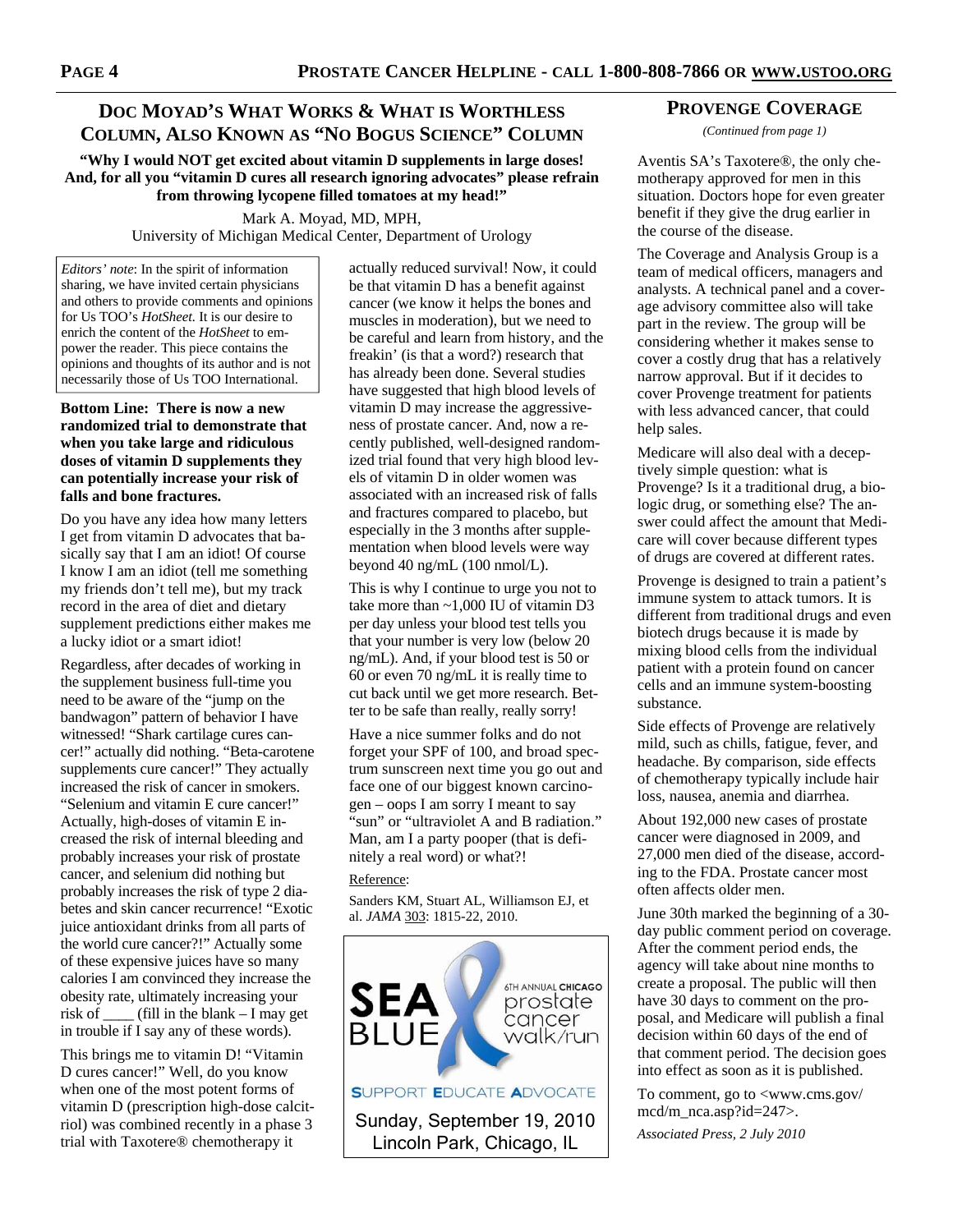## **ASK DOCTOR SNUFFY MYERS**

*Editors' note*: In the spirit of information sharing, we have invited certain physicians and others to provide comments and opinions for Us TOO's *HotSheet.* It is our desire to enrich the content of the *HotSheet* to empower the reader. This piece contains the opinions and thoughts of its author and is not necessarily those of Us TOO International.

#### Of the supplements that you recommend for your patients, is there one that you believe is the most critical?

This is a great question. My first choice would be to have you measure your vitamin D blood level and take enough vitamin D to reverse any deficiency. When the interest in vitamin D started to increase, I went ahead and began measuring serum vitamin D in 91 sequential new patients. Just under one half of these men were deficient enough to start losing bone. Many were actually profoundly deficient.

My first reason for choosing vitamin D is that deficiency is common and ideal blood levels are well defined. For this reason, adding vitamin D is safe and overdosing easy to avoid. The second issue is that the literature linking vitamin D to the development and progression of prostate cancer. Men with vitamin D deficiency are more likely to develop prostate cancer. After surgery or radiation therapy, the rate of PSA increase slows when vitamin D deficiency is corrected. Even in men dying of prostate cancer, bone pain appears to be lessened if vitamin D deficiency is reversed.

The third issue is that vitamin D appears to improve many aspects of health. Its role in bone health is well established and bone loss is a serious problem in men with prostate cancer. This is so even before hormonal therapy starts. A recent randomized controlled trial in postmenopausal women showed vitamin D supplementation caused a large drop in cancer risk over a five-year period. Breast and colon cancers were among those affected. Vitamin D deficiency has also been associated with an increased risk of heart disease, diabetes and hypertension.

Vitamin D may also play an important role in immunity. Before the era of modern drug therapy, treatment of tuberculosis involved special emphasis on sun exposure. We now know proteins the body uses to kill bacteria, the defensins and cathelicidin, are stimulated by vitamin D. Cathelicidin may well explain why sun exposure was part of the traditional treatment for tuberculosis before modern drugs became available.

So, vitamin D is my first choice because deficiency is common, safe and effective blood levels are well defined, it plays a major role in prostate cancer biology and it appears to have other important health benefits.

# **SEEKING PATIENTS FOR NEW STUDY TO IMPROVE PREDICTION OF PROSTATE BIOPSY RESULTS**

Dr. Catalona is conducting a new study to improve the accuracy of PSA testing in predicting prostate biopsy results.

Men who, at any time in the past, have had a negative prostate biopsy and men of African-American and Hispanic background who have had either a negative or positive biopsy are invited to participate in this study.

Participation involves a simple, single test that can be done at no cost in the comfort of your home.

The new study is seeking to improve the accuracy of PSA testing in predicting prostate biopsy results by combining PSA testing with a DNA test that checks for certain variations in DNA that are associated with prostate cancer.

Doctors may then be able to combine the DNA test with traditional PSA testing to better predict whether a biopsy is prudent or not. Participation involves signing a consent form, a short phone call, swabbing the inside of the cheek with a device similar to a tongue depressor, filling out a questionnaire, and mailing back the materials (pre-paid).

Men interested in finding out more about participating in the study can contact a research coordinator at: (312) 695-4426, (312) 695-1406, or (312) 695-4511.

This study is being conducted through the Department of Urology of Northwestern University in Chicago (Study Number: STU00027808).

## **PROVENGE SHORTAGE**

*(Continued from page 1)* 

It takes about a month to prepare each custom-made course of doses, Dendreon's Bishop said. The company plans to make enough to accommodate 2,000 patients in the first year, falling short of the 100,000 patients with advanced tumors who may be eligible to receive it.

The shortages stem from Dendreon's uncertainty about whether the U.S. Food and Drug Administration would approve the drug. The agency had previously denied approval, asking for more testing. Dendreon couldn't develop manufacturing facilities and seek clearance of the plants until the regulators reached a decision, Bishop said in a telephone interview. Dendreon is producing the initial doses in a single New Jersey plant. The facility will reach full capacity in early 2011, quadrupling the available vaccine, Bishop said. By the end of next year, the plant will be joined by facilities in Atlanta and Los Angeles.

Beginning in the next six to eight weeks, MD Anderson will be allotted enough Provenge to treat two new patients a month, each of whom will receive three doses, Logothetis said. Duke's cancer center in Durham, NC, looked to the example of organ transplants to come up with its plan for dealing with the Provenge shortage, said Jeffrey Peppercorn, an ethics expert and breast cancer specialist who helped craft Duke's guidelines. It convened a group of medical specialists to outline criteria for choosing who will receive the drug, he said.

"We know more about this product than anyone," Bishop said. "We realized that much of the challenge was in an area that we had strong expertise. If you think about the commercial infrastructure that a product like Provenge requires, it's actually very manageable for a company our size."

Health insurers Aetna Inc. and Humana Inc. have said they will cover Provenge, and other plans are expected to follow, according to Dendreon. Patients may need to seek outside assistance to cover the 20 percent co-pay some plans charge.

For questions, contact a Dendreon ON Call specialist at (877) 336-3736 or visit <www.provenge.com/>.

*Bloomberg News, 28 Jun 2010*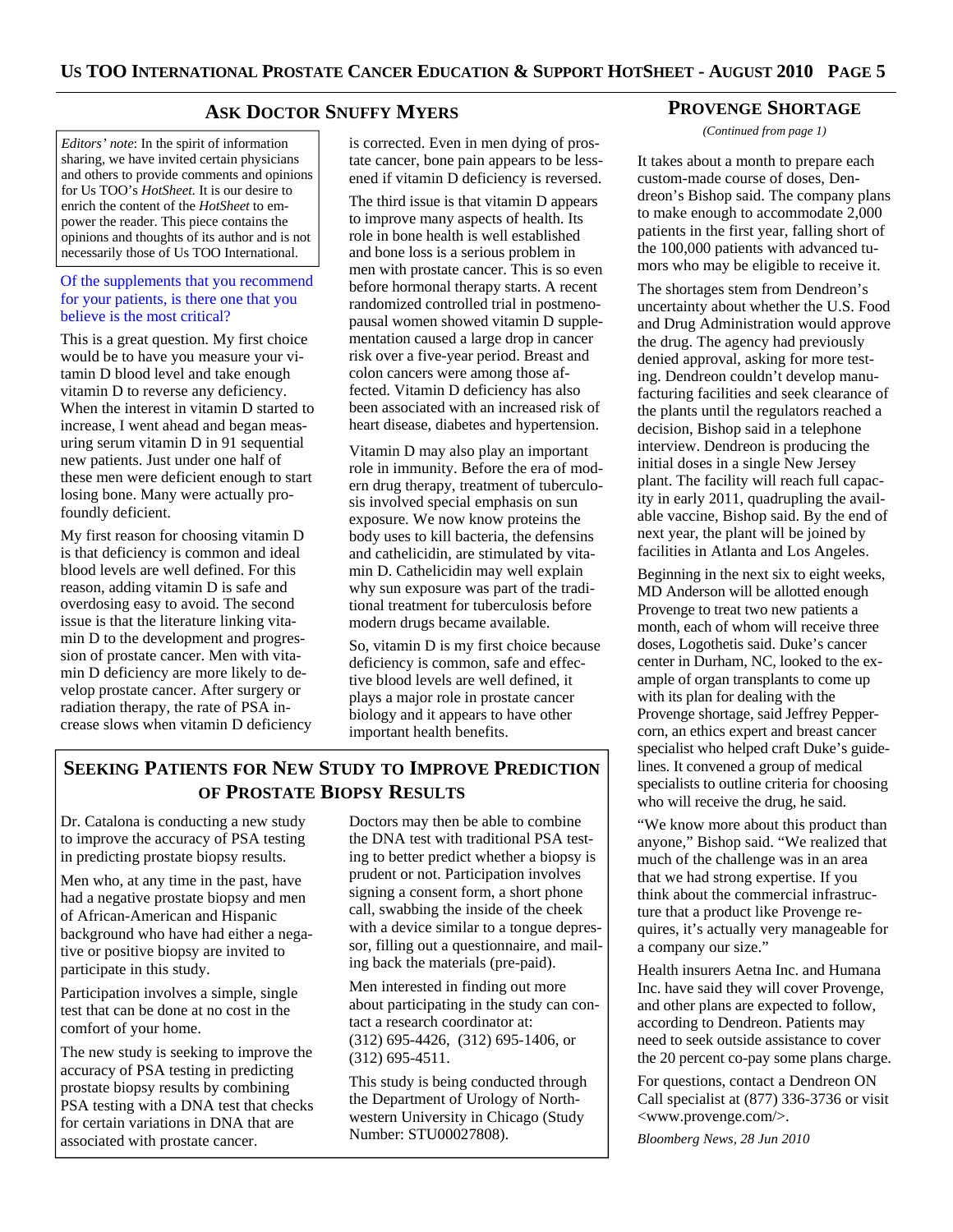# **STATINS REDUCE PSA SPIKES AFTER SURGERY**

Among men who underwent radical prostatectomy (RP), biochemical recurrence (BCR) – a spike in PSA over a critical threshold – was less likely in men on statin therapy, a retrospective study showed. The relative risk of BCR was 30% lower in statin users after adjusting for several clinical and pathological factors (HR 0.70, 95% CI 0.50 to 0.97), Stephen Freedland, MD, MPH, of Duke University Medical Center in Durham, NC, and colleagues reported online in the journal *Cancer*.

"Our findings require confirmation in other settings and in particular to determine whether statins are associated with a reduction in metastases and/or prostate cancer-specific and overall mortality," Freedland and his colleagues wrote. But, "if confirmed in other studies, a randomized controlled trial of statins among men undergoing RP may be warranted," they wrote, noting that 35% of men will have BCR within a decade of having their prostate removed.

Laboratory studies have shown that statins may combat cancer through several cholesterol-mediated and noncholesterol-mediated mechanisms, including the inhibition of inflammation, angiogenesis, cell proliferation, migration, adhesion and invasion, as well as the promotion of apoptosis selective for tumor cells, according to the researchers. Studies exploring whether statins lower risk of prostate cancer, however, have yielded conflicting results.

Freedland and colleagues evaluated the relationship between statin use and BCR – defined as a single PSA value higher than 0.2 ng/mL, two concentrations at that threshold, or secondary treatment for detectable postoperative PSA. Using the Shared Equal Access Regional Cancer Hospital database, they retrospectively analyzed data from 1,319 men treated from 1988 to 2008 at four VA Medical Centers and received a RP.

Overall, 18% of the men were taking statins at the time of surgery; these men were older and had higher body mass index (BMIs) and Gleason scores compared with non-users. BCR occurred in nearly a quarter (23%) of the men overall

*(Continued on page 8)* 

## **US TOO SEEKS APPLICATIONS FOR BOARD OF DIRECTORS**

Us TOO is seeking nominations to the Us TOO International Board of Directors. In addition to the two seats that will become vacant beginning January 1, 2011, there are also seats currently available now.

The Board Membership Committee, chaired by Carl Frankel, Esq., will review and evaluate nominees and submit recommendations to the full Board for approval throughout the remainder of this year, as well as at its December 2010 Board meeting.

The Us TOO International Board of Directors is made up of 15 seats, one third of which are up for re-election annually. Two Board members who will be ending their terms of service this December 2010 are Greg Bielawski and Carl Frankel, Esq.

Retiring Board Secretary Carl Frankel exclaims, "What a wonderful experience and opportunity it has been to serve on the Board of Us TOO, International! For Directors, the "dividend" is the knowledge that we have contributed meaningfully and in our own individual way to the goal of providing support, education and a voice to prostate cancer patients and their families. It is how we fight back against the disease that has invaded all our lives."

Frankel continues, "The last few years have been especially challenging, but Us TOO has responded well, and we look forward to our 20th anniversary celebration in just a few months. As for the future, I see opportunities to provide new and improved services to what promises to be a growing patient base and, importantly, to secure the necessary resources to fund those services.

Though I enjoyed and profited emotionally from my two terms on the Board, I do envy the successor Directors who will share in this upcoming adventure" added Frankel.

Greg Bielawski will also end his term of service this December. He has served as Board Treasurer, and Co-Chair of the Annual SEA Blue Prostate Cancer Walk & Run event in Chicago, IL.

Greg comments: "Us TOO International is celebrating its 20th birthday this year. Over the last 7 years as a board member, I am proud to have been part of the maturing and growth of Us TOO from primarily a prostate cancer education and support organization into that of a leader in the prostate cancer advocacy world whose perspective is sought out and respected. If you wish to see Us TOO become even more influential in the next decade, and have the passion and desire to help that happen, please consider applying to join the Board of Directors."

Selection criteria include items such as the candidate's relationship to Us TOO's purpose, its membership criteria ("…any man diagnosed with prostate cancer, a member of such a man's family or significant other, or any person involved in or interested in support or treatment of any such patients…"), familiarity with an Us TOO chapter, ability to think globally, skills or experience deemed beneficial to the work of Us TOO and commitment to Us TOO's purpose and mission.

Letters of nomination with a vita or resume can be sent now to Thomas Kirk, President/CEO, Us TOO International, 5003 Fairview Avenue, Downers Grove, IL 60515 or e-mail <tom@ustoo.org>.

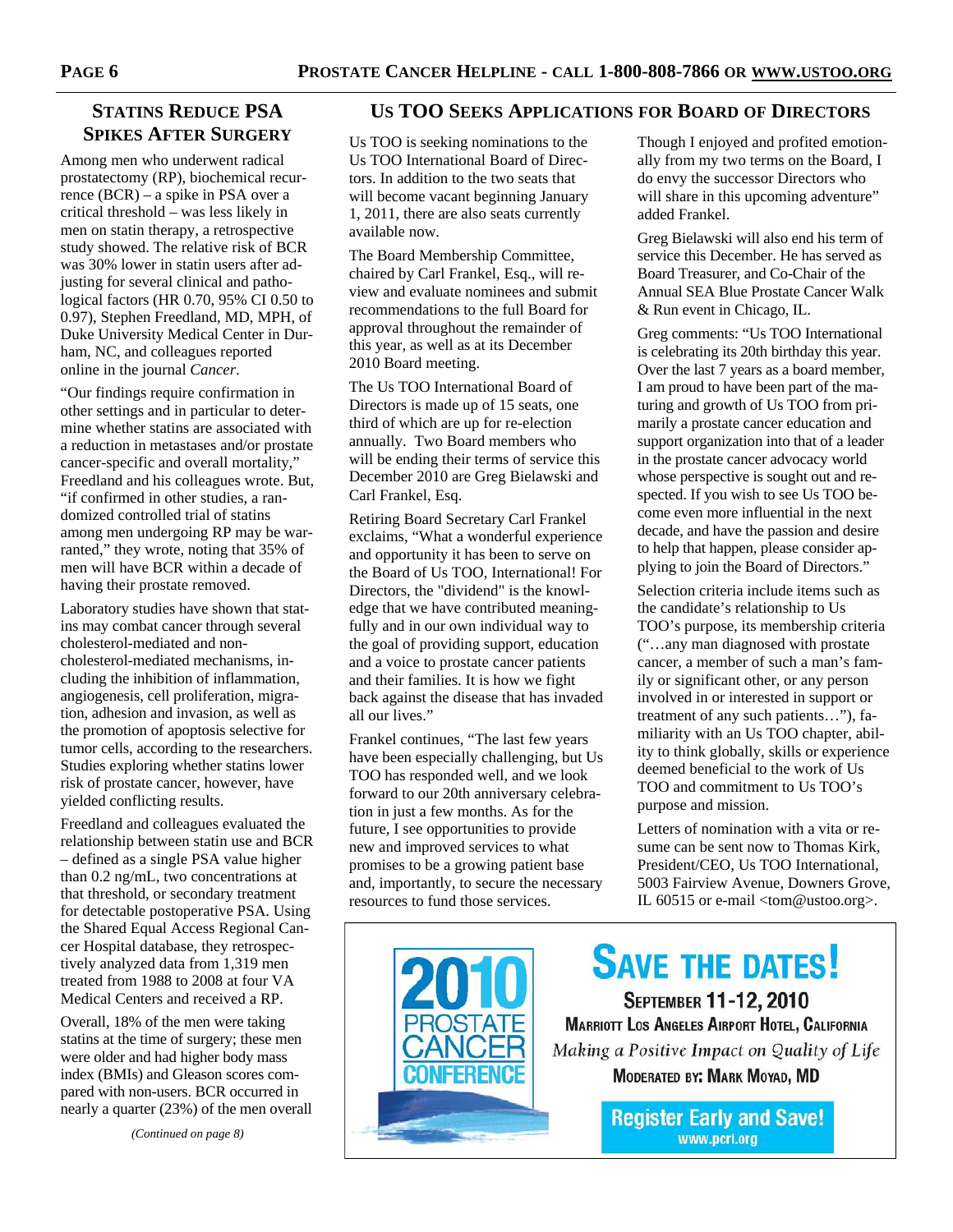# **NUCLEAR REGULATORY COMMISSION (NRC) HOLDS MEETING ON A PROPOSED RULE ON MEDICAL EVENTS DEFINITIONS FOR PERMANENT IMPLANT BRACHYTHERAPY**

On 8 July 2010, Us TOO International was invited to attend a Nuclear Regulatory Commission (NRC) public meeting for discussion of possible revisions to regulations regarding the reporting by physicians of events during brachytherapy (radioactive seed treatment) for prostate cancer. Us TOO Board member David Houchens, PhD attended the event in Washington DC.

The draft regulations would require doctors to report any changes that were 20% higher or lower in regards to the number of seeds or radioactive dose and the placement of those seeds. Discussion was presented by several physicians who said that this would place a burden on them since the majority of doctors evaluate the patient very carefully during the surgical procedure and if additional tumor is found or extracapsular extension or involvement of the seminal vesicles is determined then changes are made in the treatment plan. These changes frequently are beyond 20% of the original plan.

Us TOO stated that it is important for experienced doctors to use their clinical judgment to best treat the patient. The NRC commissioners will review and evaluate the input from the meeting prior to final approval or disapproval of the document.

# **THE PROSTATE NET REGIONAL SYMPOSIUM SERIES 2010 DATES / SITES**

| 28 August                | Jacksonville, FL |
|--------------------------|------------------|
| 11 September Chicago, IL |                  |
| 2 October                | New York, NY     |

Register and see agendas at <http:// prostatenet.com/Symposium.html>.

# **DOCTOR CHODAK'S BOTTOM LINE**

*Editors' note*: In the spirit of information sharing, we have invited certain physicians and others to provide comments and opinions for Us TOO's *HotSheet.* Our desire is to enrich the content of the *HotSheet* to empower the reader. Each piece contains the opinions and thoughts of its author and is not necessarily those of Us TOO International.

Is the cup half empty or half full? That may be one question that follows the success of the latest randomized screening study from Sweden. It showed that at the end of 14 years, the death rate from prostate cancer occurred in 9 out of every 1000 men who were not screened compared to only 5 of 1000 men who had a PSA every two years. Although this is a 44% drop in cancer deaths, it only helped 4 men out of every 1000 who were tested. The reasons the glass is only half full are that 12 men had to be treated to prevent each cancer death, and even more importantly, the overall survival was exactly the same in both groups at the end of 14 years. In other words, screening did prevent cancer deaths but it did not help men live longer. This last point was omitted from the article in the *HotSheet* but it is very important because it means the overall benefit is less certain.

## **The Bottom Line**

PSA screening every two years helps a small proportion of the population avoid dying from prostate cancer. But as has been said before, it results in considerable over treatment and it does not appear to prolong overall survival, at least in the first 14 years. Each man should make a personal decision whether the benefit is worth the risk.

A major ethical problem exists for patients with progressive metastatic prostate cancer who are suitable candidates for

Provenge, the new immunotherapy recently approved by the FDA. For now, the treatment will be only available to a small percentage of these men due to production limitations. This will cause considerable frustration among patients and difficulty for doctors who must decide who to treat. In addition, Medicare has decided to conduct a one-year review to determine if it should be covered. A negative decision would cause significant angst among patients because it would be difficult to personally cover the expense.

## **The Bottom Line**

Until the supply problem is resolved, physicians will need to develop some type of guideline for selecting patients to receive Provenge. General health and life expectancy are two considerations that could be used, but often they are not so easy to determine. We can only hope this problem will be short-lived. This issue of the *HotSheet* has another article suggesting the men who take a statin drug for their cholesterol have a reduced risk of getting recurrent prostate cancer. This and every other similar study has been uncontrolled, which means none of them prove whether the drug is truly beneficial. The FDA does not recognize PSA as a valid outcome for prostate cancer studies and there could be other reasons why the PSA was affected besides taking the statin. Only a prospective, randomized trial can determine the real effect and there may not be sufficient financial incentives for a drug company to sponsor it.

## **The Bottom Line**

Since many uncontrolled studies suggest that a statin may be helpful in prostate cancer, we can only hope that the government considers funding a study to find out if these drugs are beneficial.

# **SNEAKERS@WORK DAY Friday, 17 September 2010**

Honor your colleagues who are battling or have survived prostate cancer. Raise awareness where you work. Learn more and register at <www.ustoo.org/sneakers@work>.